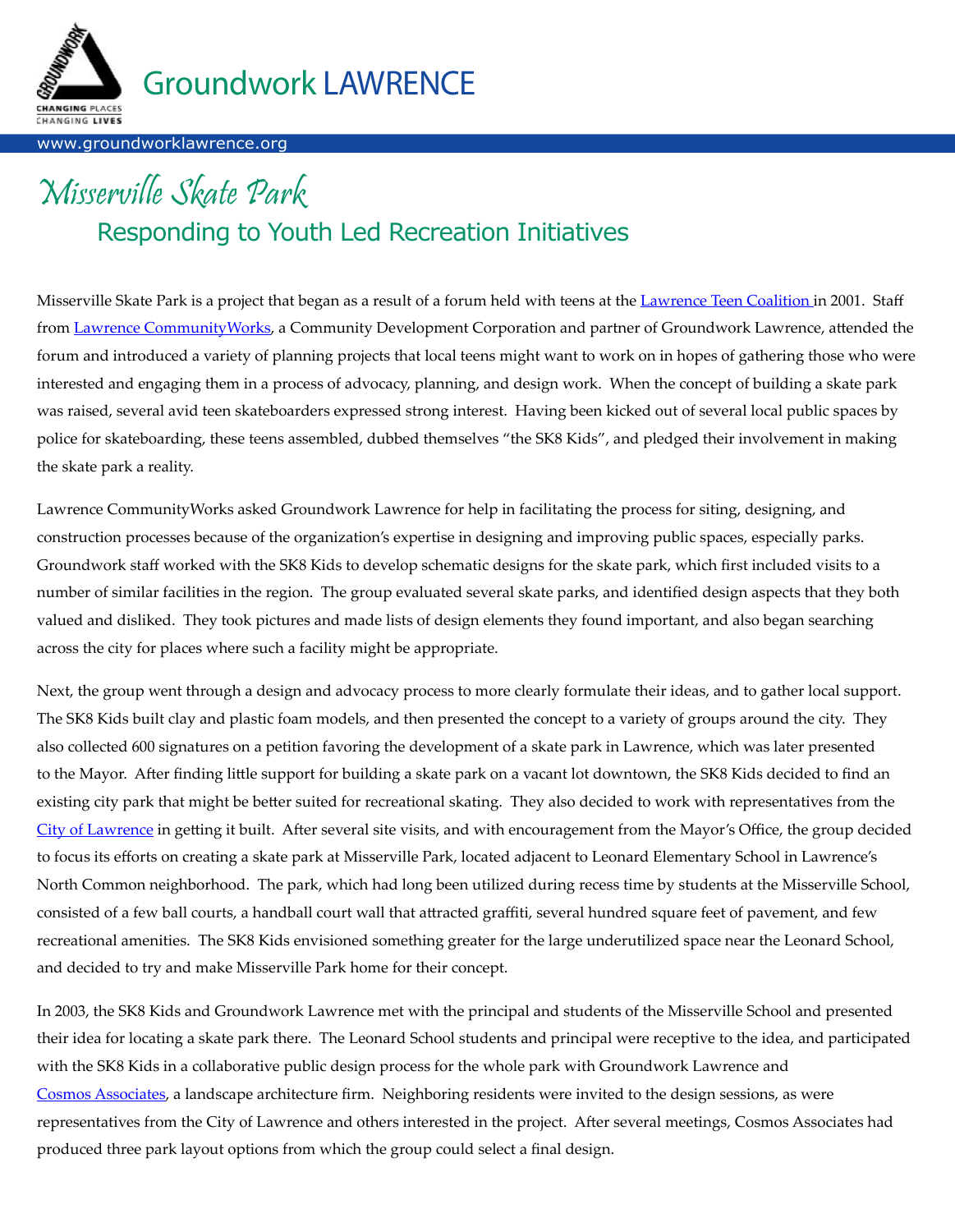

#### www.groundworklawrence.org

Although the SK8 Kids and Groundwork Lawrence kept focused on their vision, the project entered a long period of dormancy once the conceptual design process was complete. During this time, Groundwork and the City worked to find funding sources to support the final design and construction of Misserville Park, and worked to ensure the City's eligibility to receive State park construction funds. Finally, in 2005, the City was awarded grant funding from the Commonwealth of Massachusetts Executive Office of Environmental Affairs Urban River Visions program, which supported the completion of 100% construction documents for the complete renovation of Misserville Park, including final designs for the skate park component. From the single layout option chosen at the last community design meeting, Cosmos Associates drew construction documents to renovate the entire park, including community garden beds for student use as an outdoor classroom, a grassy field, an artificial turf field, a basketball court, trees, trash receptacles, and a state-of-the-art skate park.

In late 2006, with many of the SK8 Kids now juniors in college, the City won its third [Urban Self-Help](http://www.mass.gov/envir/dcs/urban/default.htm) grant from the Executive [Office of Environmental Affairs Division of Conservation Service](http://www.mass.gov/envir/dcs/)s. With this funding, the City and Groundwork Lawrence managed Misserville Skate Park's construction, which was completed in Fall 2007.

*These photos illustrate pre-construction conditions at the Leonard School and Misserville Park.*



*These photos illustrate conditions found today at the Leonard School and Misserville Park.*